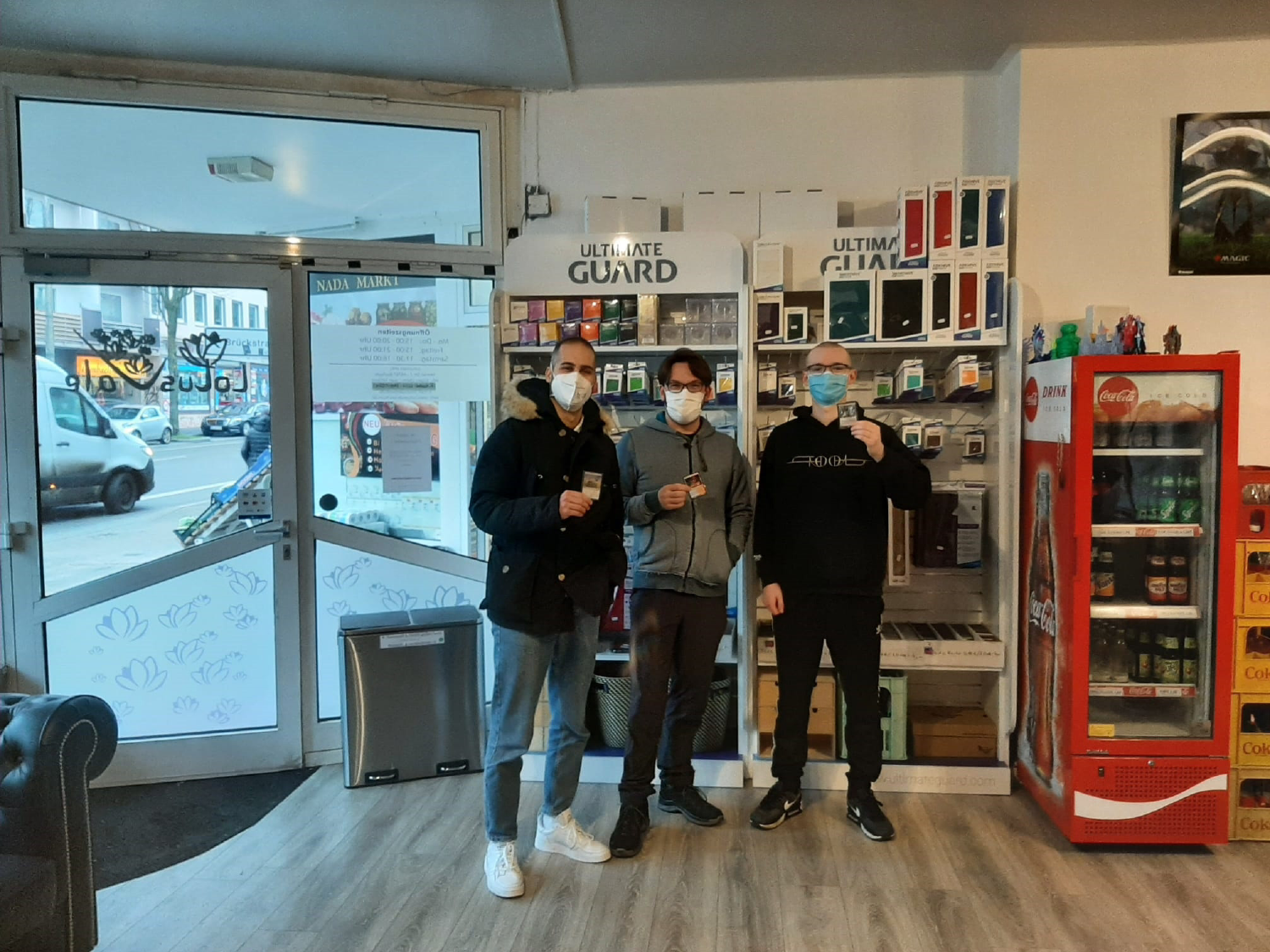Gewonnene Matches der Gegner (%): OMW% Gewonnene Spiele (%): GW% Gewonnene Spiele der Gegner (%): OGW%

| Rang                                         | Name             | Punkte OMW% |    | GW% | OGW% |
|----------------------------------------------|------------------|-------------|----|-----|------|
|                                              | Sadžakov, Miká   |             | 64 | 70  | 60   |
| $\begin{array}{c}\n1 \\ 2 \\ 3\n\end{array}$ | Laarmann, Felix  |             | 54 | 66  | 49   |
|                                              | Donati, Lorenzo  |             | 52 | 75  | 49   |
| $\frac{4}{5}$                                | Spiecker, Jan    |             | 50 | 54  | 49   |
|                                              | Milbrat, Tobias  |             | 50 | 50  | 50   |
| $\begin{array}{c} 6 \\ 7 \end{array}$        | Garthe, Tobias   |             | 68 | 44  | 65   |
|                                              | Benedikt, Hanni  |             | 47 | 50  | 49   |
| 8                                            | Schrader, Julian |             | 54 | 33  | 51   |
| 9                                            | Fritz, Lukas     |             | 50 | 45  | 46   |
| 10                                           | Musterman, Mirko |             | 50 | 33  | 50   |

EventLink - Copyright © 2022 Wizards of the Coast LLC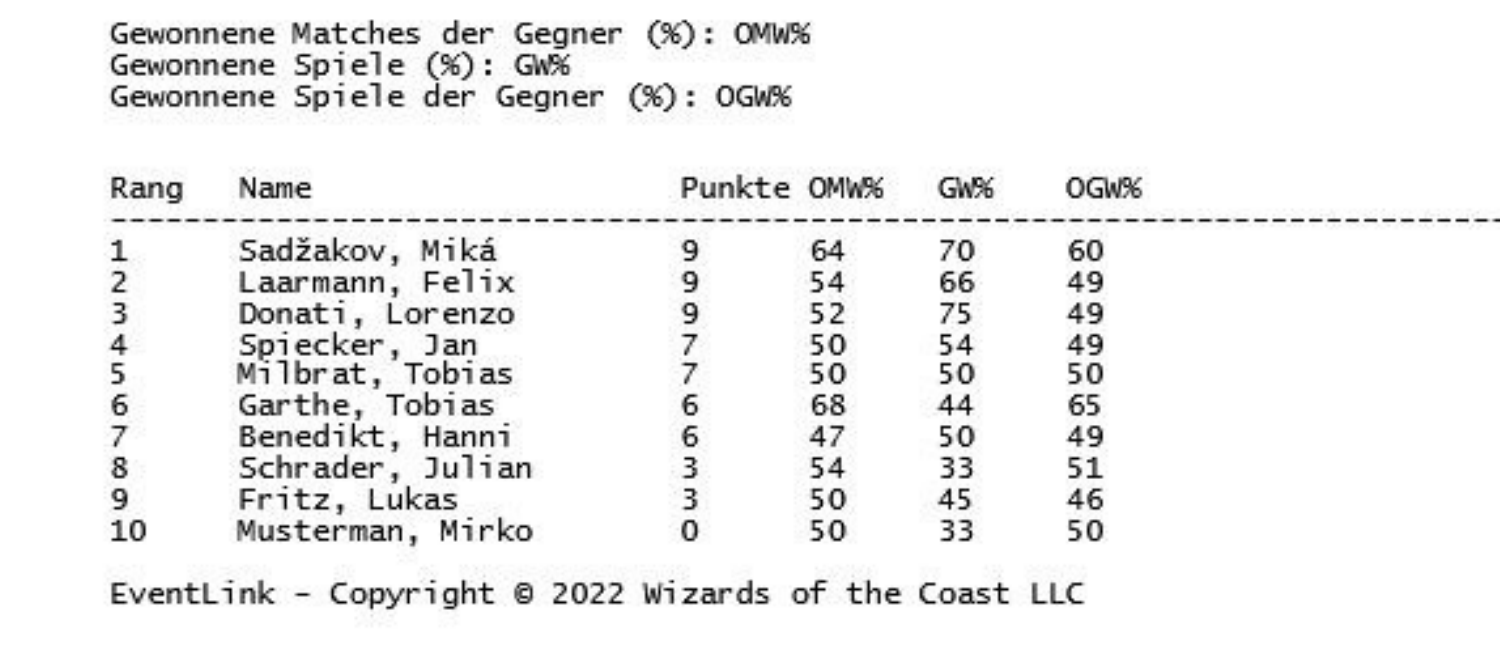Mika Sadzakow

MAIN 4 Delver of Secrets 4 Daze 4 Deaths Shadow 2 Stubborn Denial 4 Force of Will 1 Preordain 2 Dismember 2 Gurmag Angler 3 Polluted Delta 3 Ponder 2 Reanimate 4 Streetwraith 4 Thoughtseize 2 Underground Sea 4 Wasteland 3 Watery Grave 4 Brainstorm 1 Scalding Tarn 3 Bloodstained Mire 2 Flooded Strand 2 Fatal Push

SB:

2 Throne of Geth 2 Sudden Edict 2 Dread of Night 2 Surgical Extraktion 1 Nihil Spellbomb 1 Spell Pierce 1 Winter Orb 1 Plague Engineer 1 Toxic Deluge 2 Hymn to Tourach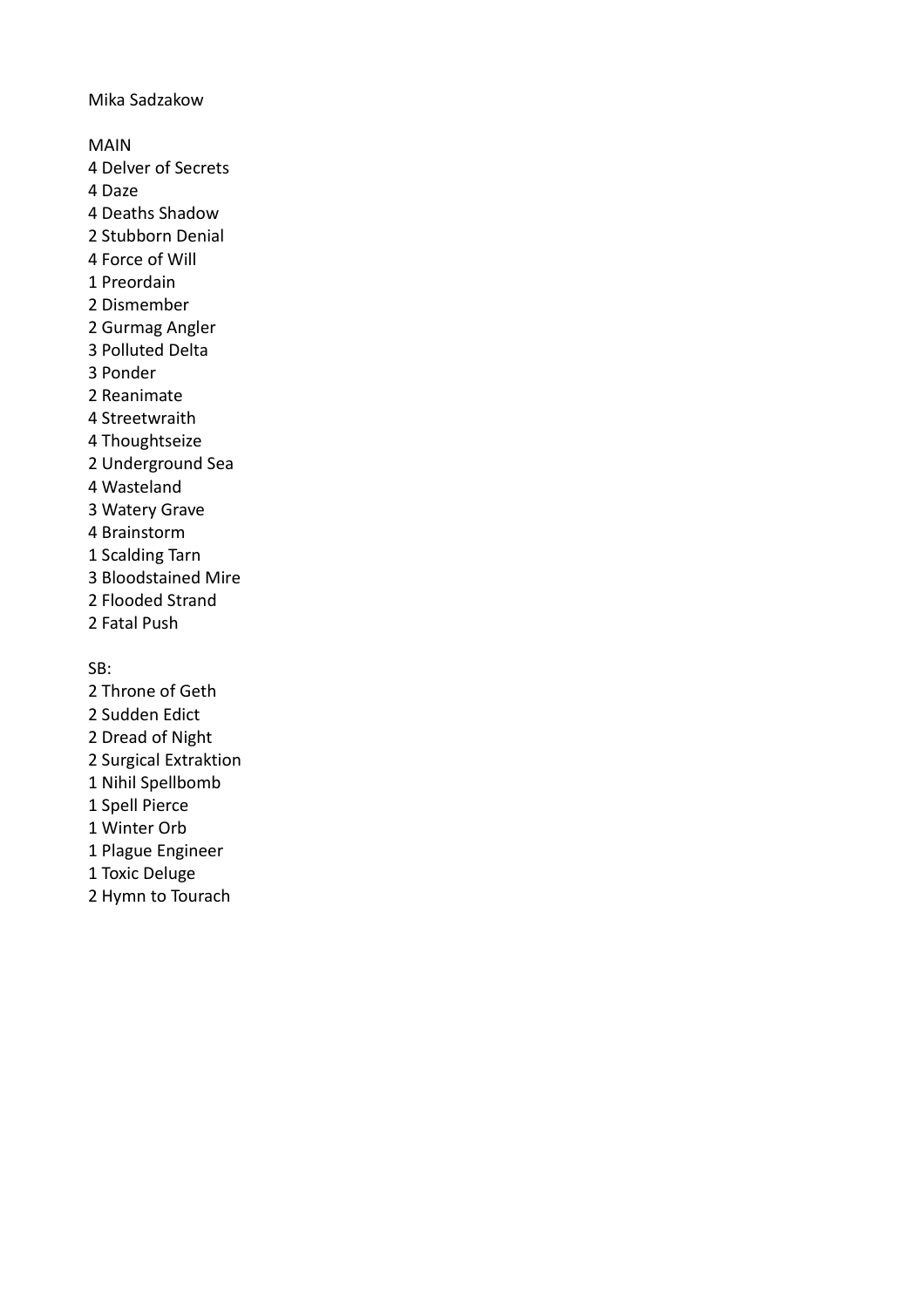Felix Laarmann

MAIN

4 Thalia, Guardian of Thraben 4 Spirit of the Labyrinth 4 Recruiter of the Guard 4 Mother of Runes 3 Flickerwhisp 1 Sanctum Prelate 3 Skyclave Apparition 4 Solitude 1 Timeless Dragon 1 Cathar Commando 4 Swords to Plowshares 4 Aethervial 4 Stoneforge Mystic 1 Umezawas Jitte 1 Batterskull 1 Kaldra Compleat 1 Shadowspear 1 Tetrofitter Foundry 2 Flagstones of Trokair 4 Karakas 4 Wasteland 4 Rishadan Port 4 Urzas Saga 16 Plains

## SB:

- 1 Containment Priest
- 3 Deafening Silence
- 1 Grafdiggers Cage
- 1 Pithing Needle
- 1 Rest in Peace
- 1 Yorion,Sky Nomand
- 1 Peacekeeper
- 1 Relic of Progenitus
- 3 Surgical Extraction
- 1 Kataki, Wars Wage
- 1 Ethersworn Canonist